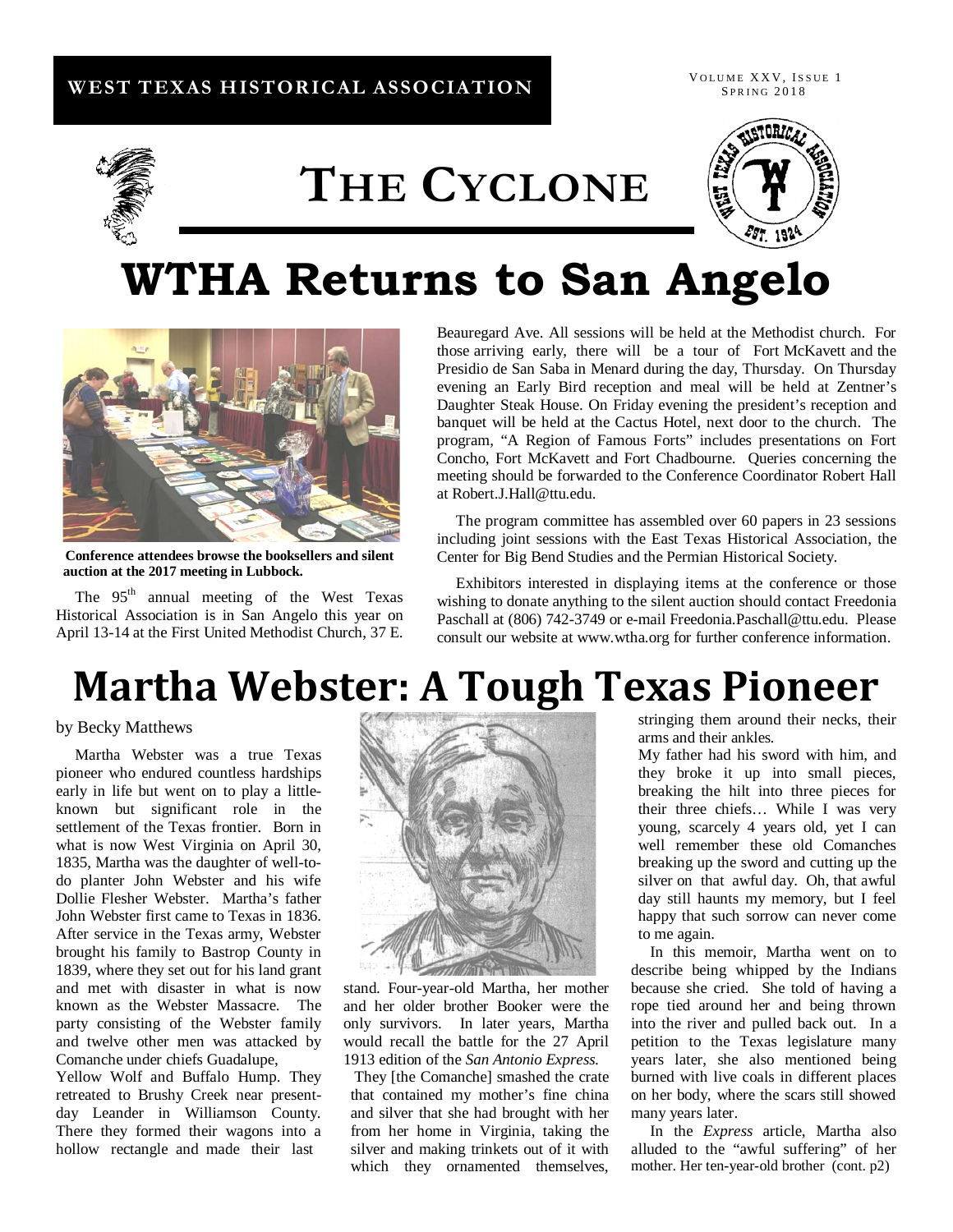### **Martha Webster**

(Cont. from p1) fared better as his captors admired his fighting spirit. Sources disagree on the exact date of the Webster Massacre and on how long the Websters were held captive, estimates range from two years to a few months. Martha places the date of the massacre on June 12, 1839, and her time in captivity at nine months.

 In any case, Mrs. Webster and Martha did eventually manage to escape from the Comanche. After the warriors left for a council meeting in San Antonio, some of the squaws informed Dollie Webster that they were not planning on releasing her. She grabbed her young daughter and took the opportunity to slip out that night, following the trail of the braves toward San Antonio. Martha recalled:

My mother carried me nearly all the way, I only being strong enough to walk short distances. We traveled altogether at night, hiding during the day, avoiding the trails and watering places, for mother knew that many of the warriors were then on their way to San Antonio to attend the treaty meeting…. We were so weak and so near starved to death that mother had almost given up, to lie down and die, and I was too weak to cry.

 At this point, a train of Mexican carts found them only three miles from San Antonio and took them into town. Martha reported that her mother's feet were "worn to the bone and were bleeding" from walking barefoot through the brush. Martha said the two of them arrived in San Antonio on March 1, 1840.

 A few days later, Martha and her mother were reunited with her brother, who was brought in and turned over as part of the treaty negotiations. In this same time period, tragedy befell the Comanche when the treaty session went wrong and a large number of them were killed in the "Council House Fight" in San Antonio on March 19, 1840. A Mr. Cooksey took young Martha to see the scene at the council house afterwards. She recalls, "I was not a bit scared at the sight of the dead Indians." Cooksey said the sight made him shudder, but, continued Martha, "he said I looked around at the dead Indians and called some of them by name while he held me." The Websters returned to Virginia, where Dollie Flesher Webster died in 1845. Martha added, "Mother never was herself again after her sufferings and bereavements."



 Martha would return to Texas in 1849 as part of her uncle Paulser Flesher's household. One can only wonder how Martha felt about returning to Texas nine years after her escape from the Comanche. There are some hints of her indomitable character, though. According to the Burnet County History, Martha returned to Burnet County in 1852 to claim her father's land. By that time she was his only heir, as her brother Booker had been killed in the war with Mexico in 1848. She was obviously a wealthy young woman, with or without this land. The 1850 census showed her worth at \$5000, and she was only fifteen at the time. She would, however, be able to claim and settle the land. Years later, there would be a hint of pride in her words to the *San Antonio Express*: "I was married at the age of 17 to M. G. Stricklin, February 3, 1853, and we moved to the place where my father was going to build his fort, which was afterward the village called Strickland." The couple prospered, selling land to other early settlers, and the town became a major terminal for the Austin to Lampasas stage, with branches going northwest to San Saba, east to Belton, and west to Burnet. The Burnet County History calls Strickland a "thriving town… with a school, churches, post office, livery stable, a doctor's office, saloons, blacksmith shop, a broom factory and several stores." The town thrived until the railroad bypassed it in 1882. Martha had left the community years earlier after she was widowed in 1865. In 1868, she married Charles Simmons.

 It is difficult to piece together the rest of Martha's life. Census records indicate that she and Marmaduke Stricklin had seven children, while she and Charles Simmons added four more children to the brood; the 1900 census records also indicate that nine of her eleven children did live to adulthood. In 1870, the Simmons were farming in Burnet County, with real and personal property valued at about \$3000. Though

Martha's net worth had dropped since 1850, the family was prospering in post-civil War Texas, where their neighbors' net worth was counted in hundreds of dollars, not thousands. The Simmons family had moved to a farm in Gillespie County by 1880, but by 1900 the widowed Martha and three of her grown Simmons sons had all moved to Rough and Ready, California, a mining town west of Lake Tahoe. In 1900, Martha's son Charles Simmons is listed as the head of the household, but in 1910 and 1920, Martha is listed as the head of her son Louis's household. None of her sons appear especially prosperous. The census lists their occupations as farmer, laborer, and street car conductor, and all rent rather than own their property. The Stricklin children appear to have stayed in Texas, though in 1910, Martha was raising her grandson Ancel Stricklin. Martha was 76 when she wrote her reminiscences of the Indian raid for the *San Antonio Express.* The newspaper exclaimed over a "woman nearing century mark" who was "still able to do her own housework" when she "takes pen in hand to correct history." Martha died in Oakland, California, on November 27, 1927 at the age of 91.

 One can only guess at Martha's character. As a young child she survived the horror of watching her father and his friends killed, scalped and mutilated by Comanche warriors. She survived harsh treatment as a captive. These incidents would certainly remain vivid in her memory for the rest of her life. At the age of 76, she would still lament, "Oh, that awful day still haunts my memory." She was certainly not unaffected by the tragedy. She harbored an obvious antagonism toward her captors, calling them things like "savage demons" and "red devils." As a child, she appeared curiously unmoved by the sight of her dead captors at the council house. Yet she showed resilience and optimism when she added, "but I feel happy that such sorrow can never come to me again." Martha was orphaned by the age of ten and lost her only sibling three years later. Yet she came back to Texas and at the age of sixteen claimed the land her father had died for, and she was instrumental in settling and developing that land. She was widowed twice and outlived several of her children. Her economic situation obviously went up and down. Yet at the age of 74, she was raising a grandson and taking over her grown son's household. Posterity can never really know how pleasant or likeable she was, but they can certainly know she was a woman of strength and indomitable character, a tough Texas pioneer.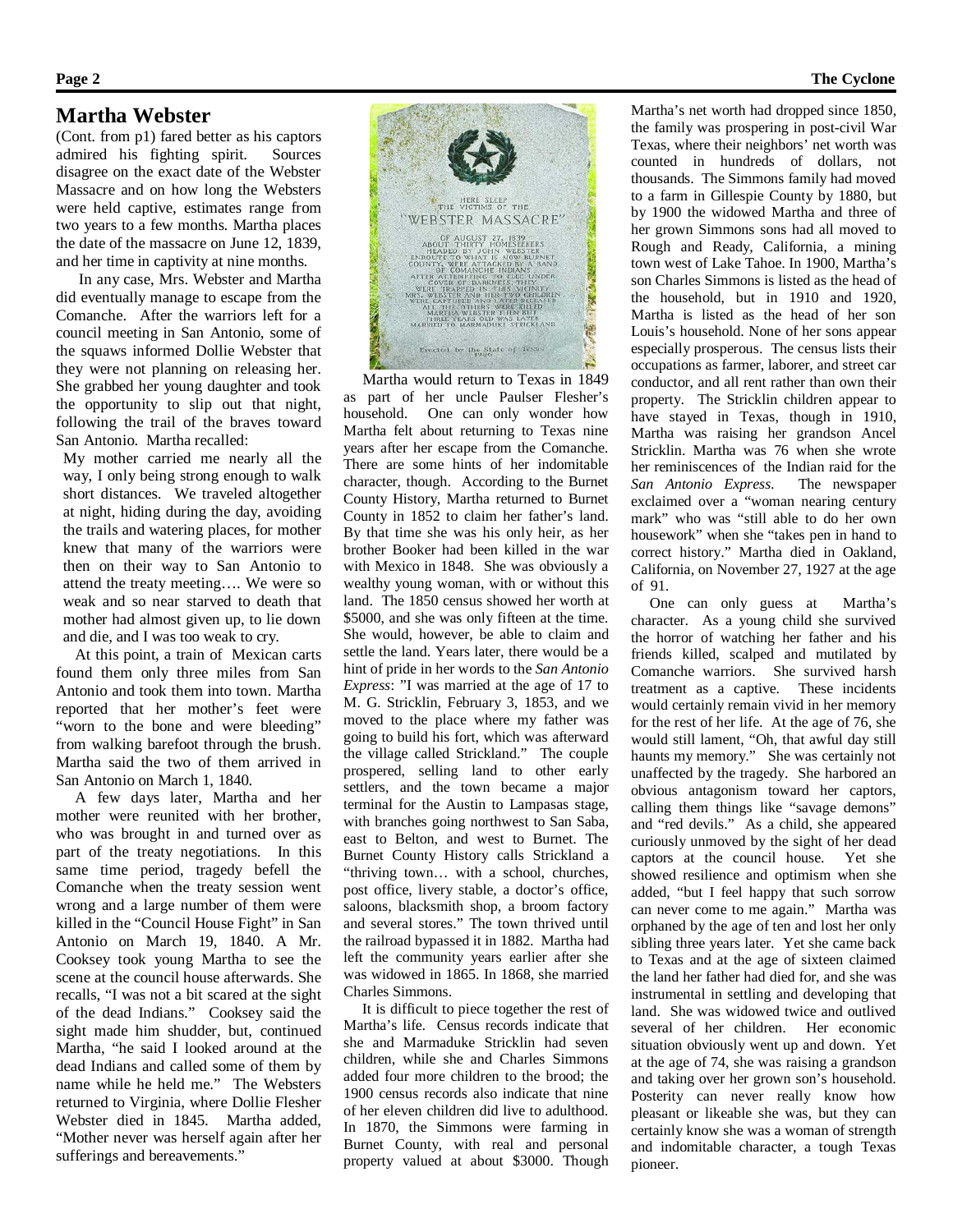## Signers of the Texas Declaration of Independence – Then What

*[Reprinted from the 1979 YEAR BOOK. This paper was originally presented as a banquet address at the WTHA meeting in San Angelo in 1978.]*

 Somewhere a few years ago I read an account of the many misfortunes suffered by the men who signed the American Declaration of Independence, the price they paid in terms of lost property, lost family members, and long periods spent as fugitives.

 I began wondering if some of the same things might have happened to the 59 men who signed the Texas Declaration of Independence at Washington-on-the-Brazos, March 2, 1836. It didn't turn out quite as I expected.

 There was a big difference, first of all, between the American signers of 1776 and the Texas signers 60 years later in 1836. The American signers, by and large, were men of rank and property, aristocracy, so to speak. They were men who had a great deal to lose in a material way by sticking their necks out.

 Not many Texians were of this class. The wealthiest of the 59 was said to be Robert Hamilton, 52 at the time, an immigrant from Scotland. He had become wealthy in North Carolina and came to Texas in 1834. After he signed the declaration, his financial background caused him to be sent with George C. Childress to Washington, D. C. to plead the cause of the new republic, seek recognition of Texas and try to establish commercial relations.

 A relatively few others, such as Sterling Clack Robertson, the land empresario, might be considered wealthy. Certainly Robertson had a great deal of material property to lose if the revolution failed. But by and large most of the signers were not men of much property, beyond modest land claims, and whatever they might have accumulated in equipment and homes. In fact, 15 of the 59 had been in Texas less than a year.



**Washington-on-the-Brazos**

 However, several of them would pay a price. At least five would get away from the convention in time to make their way back to their military units and participate in the battle of San Jacinto. Two or three others may have done so, but their record is unclear. Most of the 59 men never saw each other again. In a few weeks two of them were dead, one killed in the battle of San Jacinto, the other accidentally shot on his way there. Before the year 1836 was over, five of the signers were dead. On average the Texas signers lived a little more than 19 years after putting their signatures on the document. In actual fact, one was dead in just over a month, but one lived for 59 more years.

 Let's review the background on the signing before we go into any real study about the men themselves. Washington-on-the-Brazos, though it was the capitol of Texas for a short time, was not named for Washington, D. C. It was named after Washington, Georgia, the old home of one of Stephen F. Austin's early settlers, Judge Robert M. Williamson—the noted "Three-Legged Willie." It was surveyed in 1834 at a ferry crossing on the Brazos, not far from modern Bryan-College Station. At that time it was considered some distance from centers of civilization.

 The revolution had finally come to a boil in the fall of 1835. There was a great deal of dissension, bickering and

jealousy among the Texian leaders, and much jockeying for position. Not until Santa Anna was north of the Rio Grande and DISASTER WAS IMMIMENT did the Texians temporarily put aside their differences and attempt a united front.

 The citizens at Washington-on-the-Brazos guaranteed that the convention would have a place to meet if it went there. Actually, they were premature, because they didn't have a suitable meeting hall. Noah T. Byers was in the midst of building a large frame structure, though, and this is the building in which the 59 delegates gathered.. He hadn't put in the windows yet, so the openings were covered with cotton cloth to help keep out the cold March wind. Temperatures on the day of signing was recorded at 33 degrees.

 *That* was the first price, the extreme discomfort not only of the trip but of the accommodations. Washington was just a little village, and ill-prepared to house the men.

 It had been an unusually cold, wet winter, and everybody in Texas had suffered from it. The saving feature, from a military standpoint, was that the Mexican troops suffered even more than the Texians, because most of them had come from a Southern climate and were not prepared for the hard winter they found in Texas. At the battle of the Alamo, and all the way up to San Jacinto, a sizeable portion of the Mexican army was half dead on its feet from exposure, flu and pneumonia.

 The men who went to Washingtonon-the-Brazos paid another price, a pervasive feeling among perhaps a majority that they were on a needless errand when their friends and relatives elsewhere in Texas were dying. Many of the group felt that pulling away from their homes or their military units to sign a piece of paper was an idle gesture, a waste of their time. No doubt some felt guilty about their absence from the seat of battle.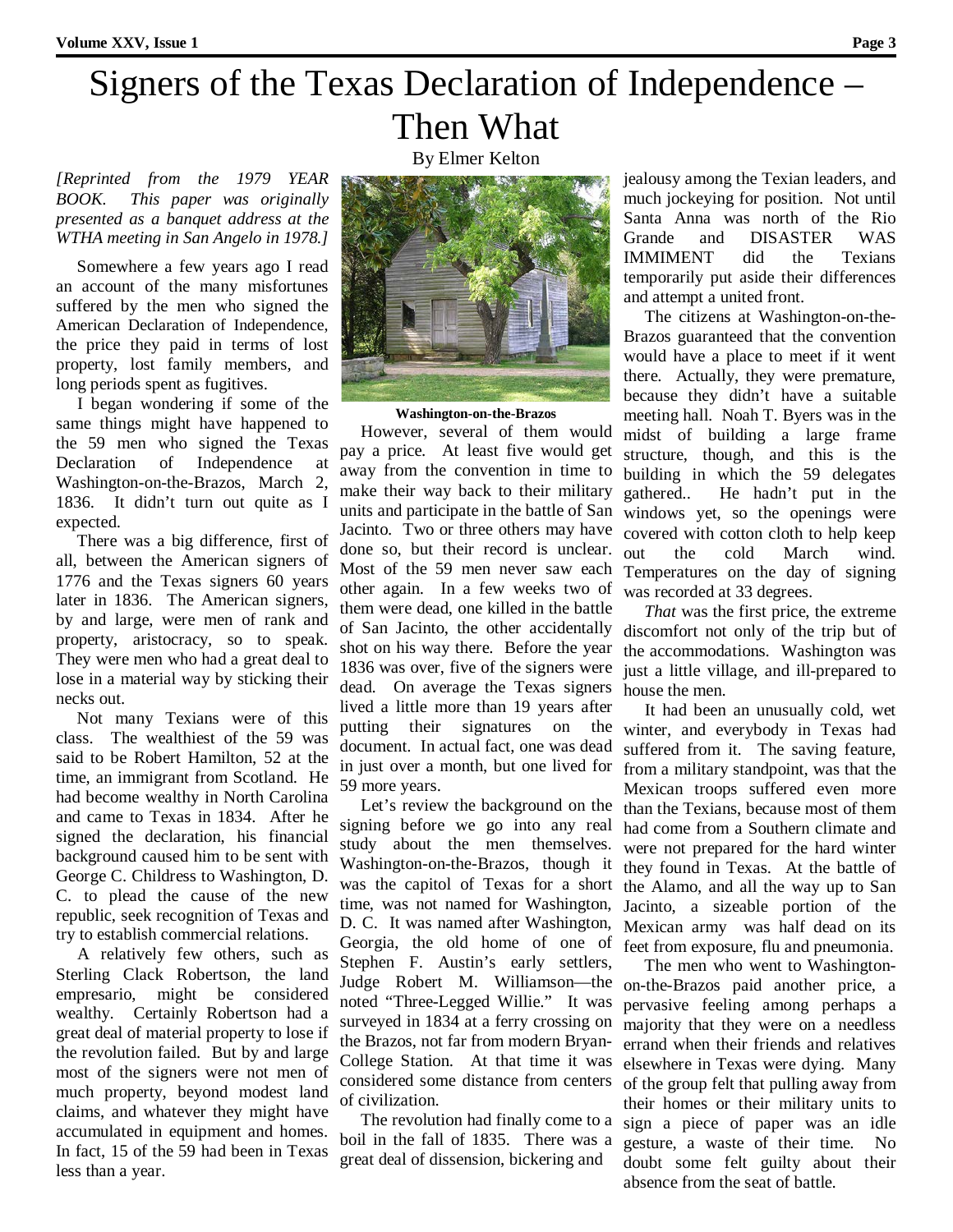One in particular had reason later to at Washington, his whole constituency Massachusetts. was killed. It is understandable that after he signed the declaration, he went and Mexico each produced one signer. back to Arkansas. So far as the record shows, he never returned to Texas.

adjourn back to the war. The motion 1820s. was voted down.

given some basis of legality. argued that a declaration although the battle of San Jacinto came before much of that help had time to misspelled. arrive. A great many men, considerable arms and ammunition and some money came after independence was a fact proven on the battlefield.

 It is part of the tradition at Washington that George C. Childress brought a prepared declaration to the meeting with him, that the only thing really needed was ratification. Childress, fresh from Tennessee a few months before, was a nephew of the impresario Sterling C. Robertson.

 The signing, March 2, was on San Houston's 42nd birthday. Maybe it was coincidence. But students of Houston's life knew that along with his tremendous abilities went a tremendous ego. So the choice of March 2 may not have been entirely by happenstance.

 All but seven of the 59 signers were American-born. It is no wonder that the Texas declaration borrowed much from the American declaration of 60 years before.

What of the men who signed it? Who were they?

had been elected as a delegate from the Nine were from North Carolina. Five surrounded the garrison. While he was from Mississippi and one from Santa Anna and out of official favor.

England, Scotland, Ireland, Canada

 One of the first moves made after both were of Mexican extraction. The the meeting was called to order in that reason is plain enough, when you apply cold, drafty convention building was a a little arithmetic. No Anglos were proposal that the group immediately legally in Texas before the very early Sam Houston was there and argued sons more than 14 or 15 years old at that the convention did indeed have the time the revolution began. The important work to do. He felt it was three youngest men to sign the important from an international declaration were 24. All three had standpoint that the Texas insurgents be arrived in Texas just the year before. independence would pave the way for Texas freedom. He was killed at San much greater help from the United Jacinto. In his honor, a county in the States. It turned out he was right, Texas Panhandle was later named for Only two men were native-born Texans. It goes without saying that Therefore, except for the Mexican citizens, there were no native He One of them, Junius William Mottley, of Virginia, paid the supreme price for Ironically, the name was



#### **Junius William Mottley**

 One of the other two, however, lived for 54 more years. He was Stephen William Blount, whose company reached San Jacinto the day after the battle, perhaps sparing him from death but probably giving him something of an inferiority complex the rest of his long life.

 The two native Texans were both of San Antonio. Jose Francisco Ruiz was 53 at the time and spoke no English. All the proceedings had to be translated for him. He had been involved in an the convention which voted in 1845 for

be glad he *was* there. Jesse B. Badgett Tennessee and eleven from Virginia. in 1813 and was exiled to the United Alamo. He had come to Texas the year were from Kentucky, four each from independent. He served the Mexican before, from Arkansas. He left for the Georgia and South Carolina, three from government as a military officer until convention just before Santa Anna Pennsylvania, two from New York, one 1832 when he became an opponent of Eleven came originally from unsuccessful revolution against Spain until Mexico became



**Jose Antonio Navarro**

 Jose Antonio Navarro was 41 when he signed the declaration. He was a good friend of Stephen F. Austin and became an empresario himself, settling up land grants after 1824. He was elected in 1834 to serve Texas in the Mexican national Congress, but he was an opponent of Santa Anna and did not choose to be trapped in Mexico City. He pleaded illness and didn't go. After the signing of the declaration of independence, he stayed on as one of 21 special committeemen to draft a constitution for the Texas republic.

 After the war he served as a Congressman of the new republic but had to resign in 1839 because this time he *was* ill. Against his better judgment he accepted Lamar's appointment as a commissioner on the Texas Santa Fe Expedition in 1841. When the expedition collapsed and his participants were taken to Mexico as prisoners, Navarro was separated from the others. Because of his part in Texas independence, he was considered a traitor to his race and his country and was condemned to die. The sentence was later commuted to life. In 1844 he escaped, got on a British vessel bound for Cuba and finally reached home the following year, in 1845. Hardships? A stiff price for Texas freedom? You bet. But he lived on to 1871, a full 35 years after signing the declaration. He served on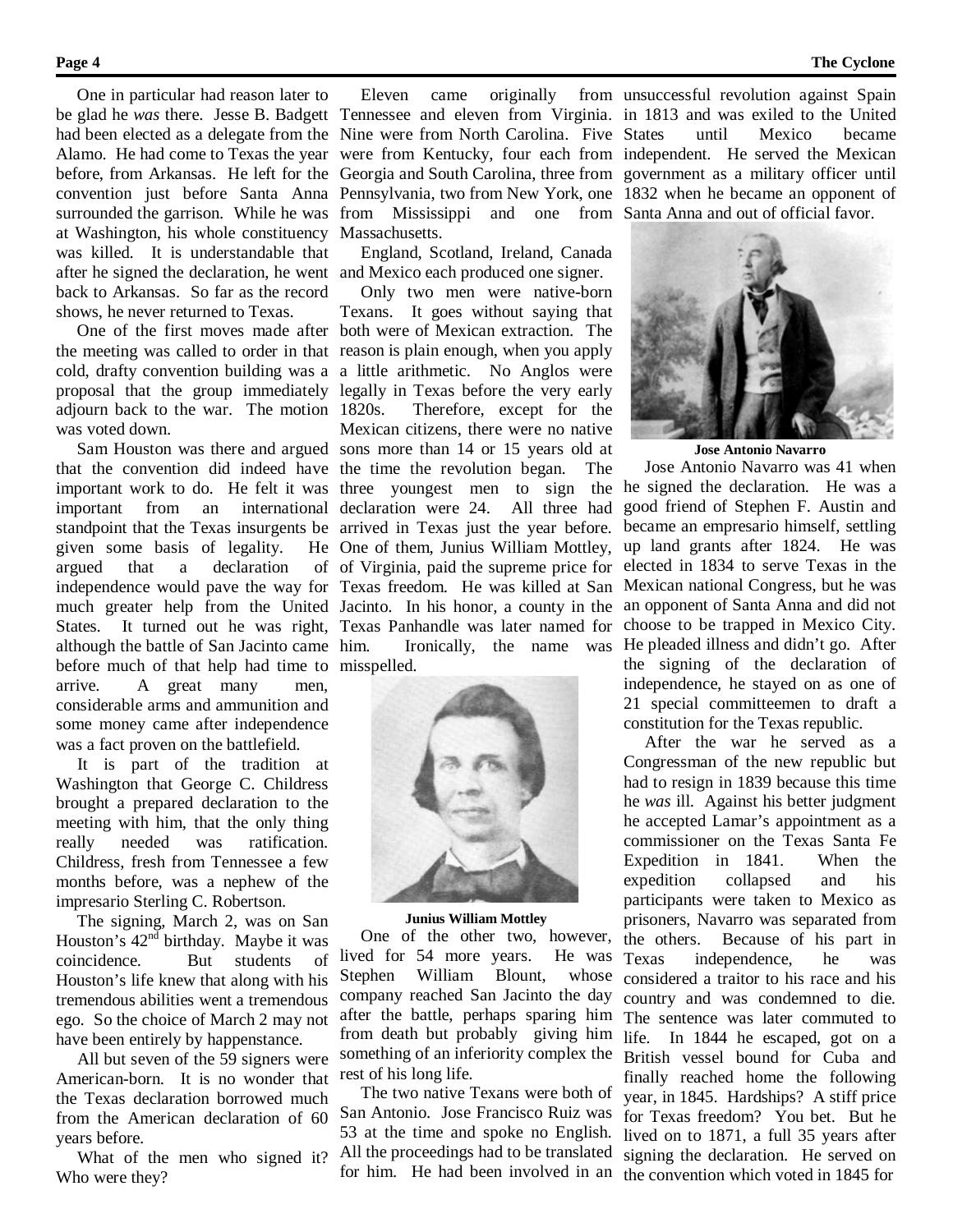#### **Volume XXV, Issue 1** Page 5

sons served in the Confederate army.

delegate to Washington-on-the-Brazos Lorenzo de Zavala, 47, had been born pledging his all for Texas. in Mexico and was a Texas land empresario before becoming a political refugee from Santa Anna. His home was just across the bayou from the San Jacinto battleground. Wounded Texian soldiers were carried there for treatment.

 After the republic's constitution was drawn up. David G. Burnet was elected president and de Zavala vice president. De Zavala was appointed to accompany the conquered Santa Anna back to Mexico and see that a satisfactory treaty was drawn up. But Santa Anna's trip was delayed for several months. During this time de Zavala became ill. He died in November, after having signed the declaration in March.

 In those early days of Texas, because of the bitter strife with Mexico, it is not difficult to understand why few Mexican people were highly regarded; it was in many ways a racial conflict. De Zavala was a notable exception. Navarro was another.

 It could be speculated that these three men—Ruiz, Navarro, and de Zavala—may have paid the highest price of all the signers. Many at the time—on both sides—saw it as a racial war. Santa Anna publicly proclaimed it so. In that respect these men were going against their race—against their own people—because they *knew* what Santa Anna was. One wonders what mental and spiritual torment they must have endured over their decision.

One man who brought considerable amount of money to Texas with him, and spent it in Texas' behalf, was Samuel Price Carson. A former Congressman from North Carolina, he had fallen on political hard times somewhat like David Crockett. He bought land on the Red River and along the Arkansas border in 1834. He and for the decade or so after the

States, and helped draft the first state new republic and was sent to paradise. But they paid the price constitution. He also served as a state Washington, D. C. to work for Texas most of them—and endured. Senator. In 1861, he joined the interests. He spent so much of his own secession movement, and all four of his money for the good of Texas that in deaths within a few years after the war. One other Spanish-speaking his slaves for \$10,000. He died the family out of Texas during the was not fated for such a long life. debt, two and a half years after Two years later he was killed by Lipan 1837 he had to mortgage a number of George Washington Barnett took his following year, 40 years old and in Runaway Scrape but returned shortly.



**Samuel Price Carson** The *Handbook of Texas* carried the biography of each of the 59 signers. It struck me that a majority appeared to have achieved no more than modest financial success in their later years.

 One luckless fellow, John Turner, almost completely dropped out of sight. Even the date of his death could not be pinpointed closer than four years. The only official record of him in his later years was when he filed for bankruptcy in Houston in 1844. In 1848 his widow remarried, so his death had to be sometime between these two dates. He helped to found a nation, but he seems not to have shared in any material success.

 As proud of Texas as we are, we must concede that very few people here were having much material success in those times. Life was hard, often *bitterly* hard. For most Texians of the time the wolf was always growling just outside the front door, and the back door too, if they were affluent enough to have one. Cash money—they called it "specie"—was very scarce.

 Many people had left an easier, more secure life elsewhere to come to Texas to try to build something for their own later years, or for their children. The Texas they found during

annexation of Texas to the United was elected secretary of state of the revolution was a long way from

 A few of the signers died violent Apaches.

 Robert M. Coleman was a hard-luck man whose bad luck seemed to throw its shadow across his family. He came to Texas from Kentucky in 1832 and settled in what is now Bastrop County. He was an aide-de-camp to Sam Houston at the battle of San Jacinto and later raised and commanded a regiment of rangers. He was drowned in the Brazos river at Velasco in July 1837. Two years later his wife and his oldest son were killed by Indians near Webberville. Life in Texas could be hard indeed.

 Robert Potter survived the revolution in good shape. He settled on his veteran's grant on Caddo Lake in Shelby County and became embroiled in the infamous Regulator-Moderator War which bloodied that region for several years. In 1842 he ran into a group of Moderators, who shot and killed him. His body was never recovered from the lake. Later on, President Sam Houston finally broke up the feud by threatening to bring in an army and declare war on both sides.

 There were evidently some real characters among the declaration's signers. One was a Virginian named Martin Parmer known in his time as "the Ringtailed Panther." One of his accomplishments was to outlive four wives. He was living with his fifth when he died at 72.

 Samuel Augustus Maverick signed the declaration. In later years his prominence in the Texas cattle industry added a new word to the American vocabulary. He was said to have declared that any cattle bearing a brand belonged to somebody else, but any having no brand at all were his. Thus any unbranded animal past weaning age became known as a maverick, and gradually the word came to mean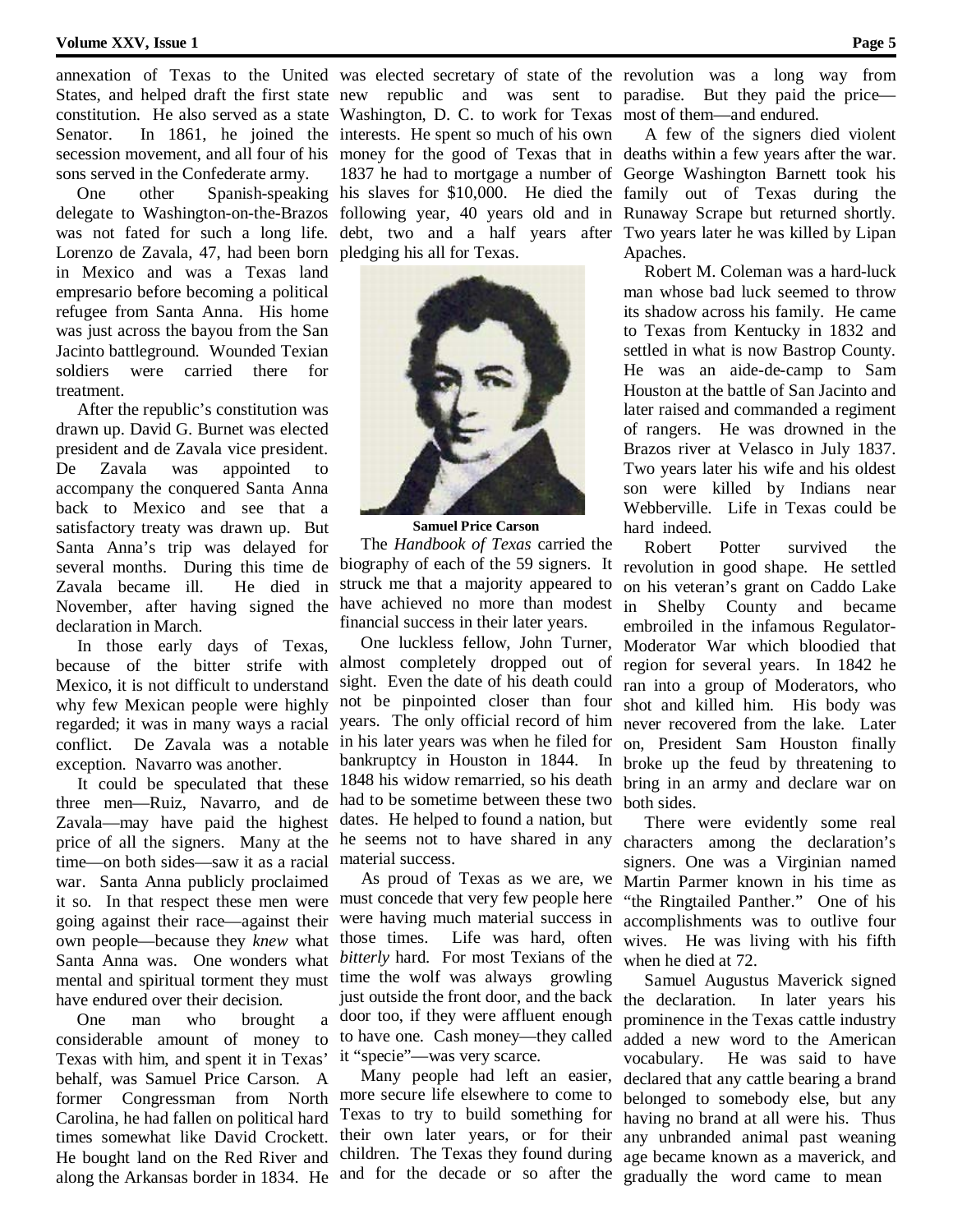carried off to prison in Mexico.

was wounded in the Council House California at the age of 80, in 1856. fight with Comanches in San Antonio Mexico. He was back in Texas in time freedom during his stay in Washingtontroops at Salado Creek. sent on ahead. Caldwell died later that particularly hard on women. same year, but at least he had the honor of dying at his home, and not in a declaration was William Carroll Mexican prison.



**Collin N. McKinney**

 The oldest man at the time of the signing was Collin N. McKinney, 70, who had come to Texas in 1831, settling in what was then a disputed area along the Arkansas border. He thought for years that he was living in Arkansas, but as it turned out he was a Texian all the time. He lived to the ripe old age of 95.

 Except for the two natives, the oldest signer in terms of time spent in Texas was James Gaines. He was 60 when he went to Washington-on-the-Brazos. Born in Virginia, he came to Texas first in 1812 and joined the filibustering Gutierrez-McGee expedition. He quit in disgust after his companions executed Spanish prisoners. He was alcalde of the United States from England. district of Sabine as early as 1824.

anybody or anything which went Haden Edwards accused him of being contrary to general custom. Maverick chiefly responsible for the Fredonia paid a price for being a Texian. He Rebellion of 1826. In the 1830s, he was captured by General Woll in the operated Gaines Ferry across the invasion of San Antonio in 1842 and Sabine. He served three terms as a Another signer of the declaration adventurer in his old age, he took off at was Mathew Caldwell. A scrapper, he 73 for the gold rush in 1849 and died in Congressman in the republic. Still an

in 1840. He, like Navarro, became a paid for freedom. One of the member of the Santa Fe Expedition, declaration's signers has a unique was captured and sent to prison in experience in that, in a way, he *lost* his to lead a party of 200 volunteers on-the-Brazos. During the convention against Woll and to defeat the Mexican Charles Ballinger Stewart married Julia revenge for his imprisonment. But he five children during their 13-year didn't manage to rescue Maverick. marriage. He outlived her by 36 years. Maverick and other prisoners had been Texas in those days seems to have been We've been talking about the price He got Sheppard of Washington. They had

> The last surviving signer of the Crawford. He had come from North Carolina in 1835, in very bad health. He was 32 years old when he put his signature on the document. Texas must have been good for him, because he lived another 59 years, dying in 1895 at the age of 91. It may be coincidence, or it may be family longevity. Crawford was related to Charles Carroll, the last surviving signer of the United States Declaration of Independence.

> The men who went to Washingtonon-the-Brazos, facing that cold March weather, wondering where the Mexican troops were, probably had little thought that what they did there would ever bring them personal fame or fortune. Most of them had neither at the time, and never acquired it. A majority died in rather modest circumstances. The average Texan today probably could not name three of them without looking them up in a reference book. Fifteen of them had been in Texas less than a year, and only 14 of the entire 59 had been here as much as six years.

> Some people—not many of the Texans, I hope—take the position that what these men did in effect was to steal Texas from Mexico. But I don't accept this as being the case, any more than the American colonists stole the



#### **William Carroll Crawford**

 Most of Texas' true "old settlers" were a long time in coming around to the notion of declaring independence. They held out a long time against the "war party." They asked not for independence but for a square deal and decent treatment from Mexico.

 Not until after the tragic imprisonment of Stephen F. Austin in Mexico City did they begin to shift around to the independence view. By then they realized Mexico was in the grip of a despot, a cold and fearless dictator whose response to the suffering of his own men was to see after his own personal comfort; whose response to criticism was to crush it; whose response to freedom was chains.

 Some of these signers paid a hard price, and relatively few ever gained what we would consider a generous material reward.

 But because of those Texians, and what they did, we are Texans today.

## **Looking Back . . .1934**

The West Texas Historical Association came to San Angelo for the first time for their Tenth Annual Meeting in 1934. John R. Hutto recorded that papers centered around the history of "the hostess city and environs" stating, "From the standpoint of historical interest and background, San Angelo surpasses all other West Texas cities and communities." During the business luncheon at the San Angelus Hotel, R. C. Crane was re-elected president. One of the vice-presidents, Ginevra Wood Carson spoke on the founding of the West Texas Historical Museum to preserve all types of history in the area noting that "the old timers are silently passing on one by one and with them will go all the authentic facts of our pioneer days."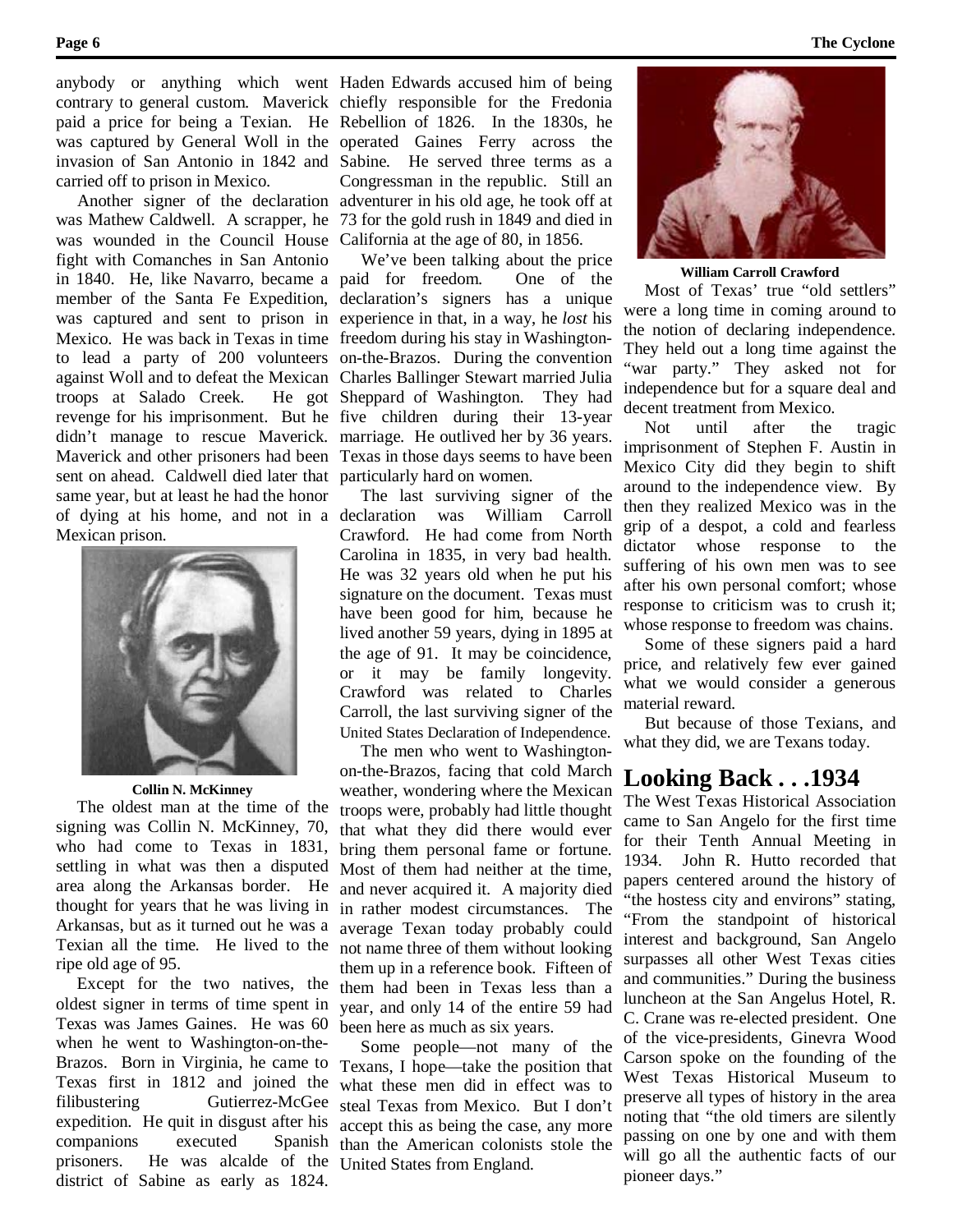## News Around West Texas



**Leland Turner represents WTHA at the 2017 East Texas Historical Association meeting.**

### **UPCOMING:**

*April 15, 2018* – "Hermann Lehmann: Anglo or Comanche?" **Mason County Historical Symposium,** Odeon Theater. For more information email Jan Appleby at janell@ctesc.net.

*April 21, 2018* – **Permian Historical Society,** Petroleum Museum, Midland, TX For information go to http://permianhistoricalsociety.org.

*April 18-21, 2018* - **Texas Association of Museums,** Hyatt Regency Hotel, Houston, Texas. For information go to http://texasmuseums.org/annualmeeting.html.

*April 27-28, 2018* – **Central Texas Historical Association**, Wingate Hotel and Williamson Conference Center, Round Rock, Texas. For information go to http://www.centexhistassn.org/annualconference.



*April 28-29, 2018* – **Texas Archeological Society**, Archeobotany Academy, Alpine, Texas. The Academy will be held at Sul Ross University with co-sponsor the Center for Big Bend Studies coordinating the facility. Talks will be an introduction to ethnobotany, southwestern agriculture, historical plants, sandal making and traditional plant use by the Puebloans and Apache. Hands-on activities will include identification of wood species from archeological sites, tools and weapons in the desert,

experimental gardens, and Chihuahuan Desert medicine. The group will also tour the Chihuahuan Desert Research Institute to observe plants and hear about their uses.

Participants will receive two lunches, snacks, certificates, and a collection of articles for further reading. Educators may receive CPE credits. The fee for the Academy is \$100 and membership in TAS is required. For further information, contact Pam Stranahan at 361 460-4608.

*May 5, 2018* – **Edwards Plateau Historical Association** at the Mason County Library, 410 Post Hill St., Mason, Texas. Registration cost is \$15.00 per person and includes the catered noon meal. Deadline for meal reservations is Tuesday, May 2, and are to be made with Margaret Gaver, P. O. Box243, Junction, Texas 76849 or e-mail fwyatt30@cebridge.net.

*May 23-26, 2018* - The **Society of Southwest Archivists** (SSA) will hold its annual meeting in San Antonio, Texas at the Hilton Palacio del Rio. For questions or concerns pertaining to registration, please<br>contact Kristine Robb contact Kristine at kristinerobb@gmail.com.

*May 25-26, 2018* – **Texas Map Society** will meet in San Antonio, Texas at the Hilton Palacio del Rio. For additional information go to https://texasmapsociety.org/events/.

*October 11-13, 2018* – **East Texas Historical Association** meeting in Nacogdoches, Texas at the Fredonia Hotel. For information go to https://etha.wildapricot.org/Fall-Meeting.

*November 9-10, 2018* - **Center for Big Bend Studies,** Sul Ross State University, will hold its  $25<sup>th</sup>$  Annual Conference of history and archaeology. More details will be on the CBBS website by October at http://cbbs.sulross.edu, or call 432- 837-8179.

#### **CALL FOR PAPERS:**

**The East Texas Historical Association** invites proposals for papers and sessions for its 2018 annual fall meeting to be held in Nacogdoches, TX at the Fredonia Hotel on October 11-13. Deadline for submission is May 11. Proposals should be sent to Program Chair Gwendolyn Lawe at gmlawe@aol.com.

The **Center for Big Bend Studies** is now accepting papers to be given at the 25th Annual Conference in November in Alpine, Texas. Presentations are 30 minutes long. Please submit your paper by October 1, 2017. For information go to https://cbbs.sulross.edu/callforpapers.php.

## **In Memory. . .**

**Jeanne Anne Christian** of Claude, Texas passed away March 29, 2018. She was active in the preservation of ranching history through her service with Armstrong County Museum. The Christian family also has a three generation history of service to the Panhandle-Plains Museum in Canyon. Mrs. Christian and her husband Tom are members of the West Texas Historical Association and were recognized for starting Cowboy Morning breakfast.

**Rick Sherrod** of Stephenville passed away March 27, 2018. He was a high school and college teacher, historian and author. Sherrod held a doctoral degree from Michigan State University in modern British history. He was a frequent attendee at the West Texas Historical Association meetings.

**Jo-Ann E. Palmer** passed away at the age of 72 on March 3, 2018. She was a long time board member and Secretary of the Sutton County Historical Society. For many years, she wrote a weekly column for the Devil's River News called "Ask the Historical Society." Palmer interviewed many of the pioneer families of Sonora and developed a filing system for the archival collections in Sutton County. She was described as "an unforgettable character: intense, opinionated and generous, with a witheringly incisive intelligence."